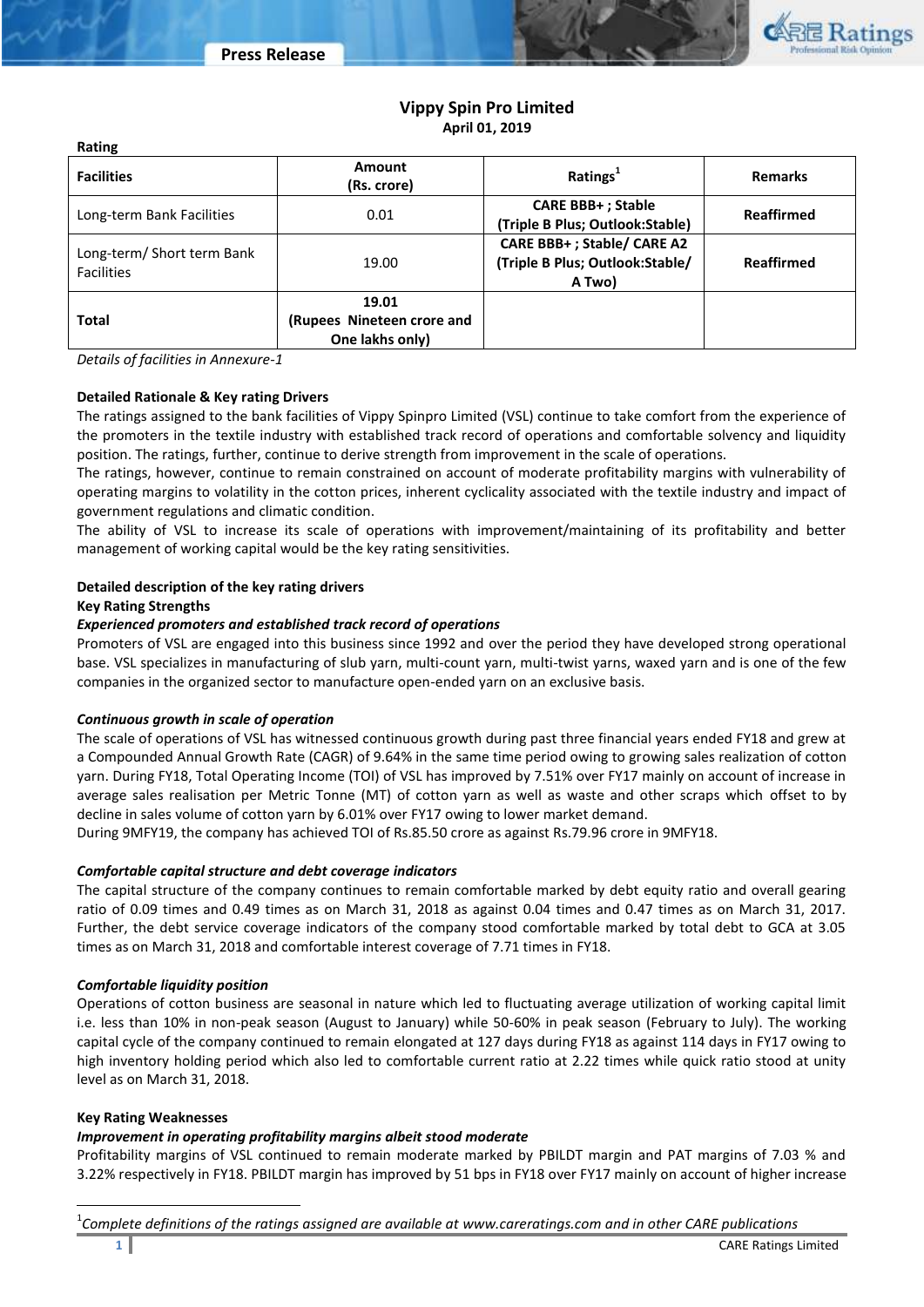

in sales realization as against increase in raw material cost. However, GCA level has improved by 15.25% over previous year and it registered Rs.5.82 crore in FY18.

During 9MFY19, PBILDT and PAT margin of 6.94% and 3.20% respectively as against 6.29% and 2.58% respectively during 9MFY18.

# *Susceptibility of operating margins to volatility in cotton prices and inherent cyclicality associated with the textile industry and impact of government regulations*

Prices of raw cotton are volatile in nature and depend upon factors like area under production, yield for the year, international demand-supply scenario, inventory carry forward from the previous year, along with setting of export quota and minimum support price (MSP) by the government. A slowdown in the garment industry is one of the biggest risk faced by cotton spinners today especially on account of shift in bulk of garment production to Bangladesh and Vietnam to meet the global demand. Going ahead, the prices of cotton and cotton yarn are likely to be largely determined by the Chinese cotton policy, trend in the currency movement and yield of raw cotton.

#### **Analytical approach:** Standalone

**Applicable Criteria [Criteria on assigning Outlook to Credit Ratings](http://www.careratings.com/upload/NewsFiles/GetRated/Outlook%20Criteria.pdf) [CARE's Policy on Default Recognition](http://www.careratings.com/pdf/resources/CAREPolicyonDefaultRecognition.pdf) [Criteria for Short Term Instruments](http://www.careratings.com/upload/NewsFiles/GetRated/Short%20Term%20Instruments.pdf) [Rating Methodology-Manufacturing Companies](http://www.careratings.com/upload/NewsFiles/GetRated/Manufacturing%20Companies.pdf) Financial Ratios - [Non-Financial Sector](http://www.careratings.com/pdf/resources/FinancialratiosNonFinancialSector.pdf)**

#### **About the Company**

Incorporated in April 1992, VSL is a public limited company promoted by the Mutha family based in Ujjain. VSL manufactures open-ended cotton yarn through rotor spinning technology at its facility located in Dewas near Indore, Madhya Pradesh (MP). Presently, VSL has an installed capacity of 3,168 rotors or 9,000 Metric Tonne Per Annum (MTPA) as on March 31, 2018 for manufacturing of cotton yarn for counts ranging from 4s to 32s. VSL specializes in manufacturing of slub yarn, multi-count yarn, multi-twist yarns and waxed yarn which finds its applications in industrial fabrics as well as clothing fabric and denim. It markets its product in domestic as well as export markets. Further, the company set up a 7 Megawatt (MW) solar power plant at village Nagda, Distt. Dewas (Madhya Pradesh) for captive consumption.

|                                     |                 | (Rs. in crore)  |
|-------------------------------------|-----------------|-----------------|
| <b>Brief Financials (Rs. crore)</b> | <b>FY17 (A)</b> | <b>FY18 (A)</b> |
| Total operating income              | 99.03           | 106.47          |
| PBILDT                              | 6.45            | 7.49            |
| <b>PAT</b>                          | 3.32            | 3.43            |
| Overall gearing (times)             | 0.47            | 0.49            |
| Interest coverage (times)           | 17.71           | 7.71            |

*A: Audited* 

#### **Status of non-cooperation with previous CRA:** Not Applicable

#### **Any other information:** None

**Rating History for last three years:** Please refer Annexure-2

*Note on complexity levels of the rated instrument: CARE has classified instruments rated by it on the basis of complexity. This classification is available at www.careratings.com. Investors/market intermediaries/regulators or others are welcome to write to care@careratings.com for any clarifications.*

#### **Analyst Contact**

Name: Mr Abhishek Jain Tel: 0141-4020213/14 Mobile: +91 9251265875 Email: [abhishek.jain@careratings.com](mailto:abhishek.jain@careratings.com)

**\*\*For detailed Rationale Report and subscription information, please contact us at [www.careratings.com](http://www.careratings.com/)**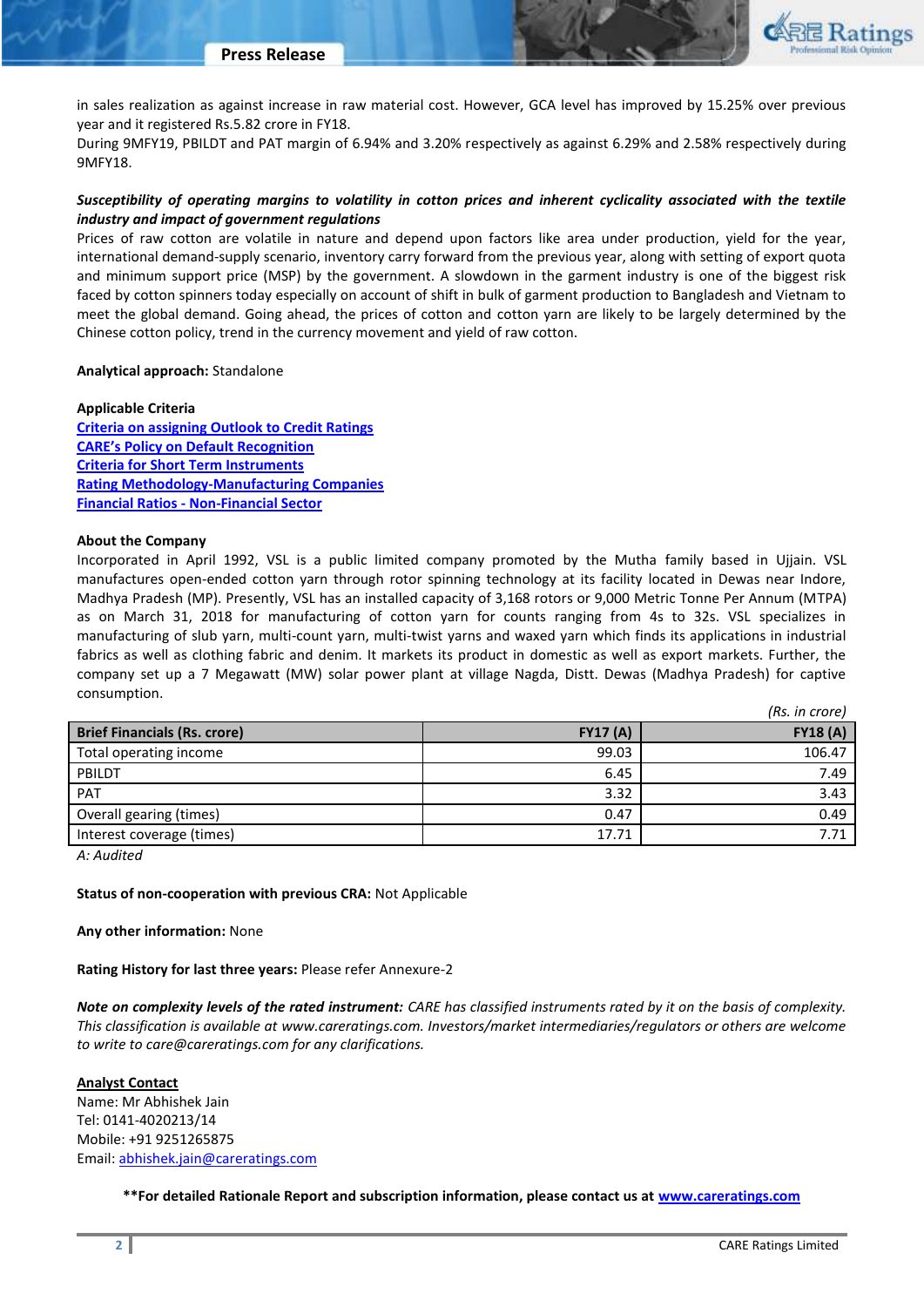

#### **About CARE Ratings:**

CARE Ratings commenced operations in April 1993 and over two decades, it has established itself as one of the leading credit rating agencies in India. CARE is registered with the Securities and Exchange Board of India (SEBI) and also recognized as an *External Credit Assessment Institution (ECAI)* by the Reserve Bank of India (RBI). CARE Ratings is proud of its rightful place in the Indian capital market built around investor confidence. CARE Ratings provides the entire spectrum of credit rating that helps the corporates to raise capital for their various requirements and assists the investors to form an informed investment decision based on the credit risk and their own risk-return expectations. Our rating and grading service offerings leverage our domain and analytical expertise backed by the methodologies congruent with the international best practices.

#### **Disclaimer**

CARE's ratings are opinions on credit quality and are not recommendations to sanction, renew, disburse or recall the concerned bank facilities or to buy, sell or hold any security. CARE has based its ratings/outlooks on information obtained from sources believed by it to be accurate and reliable. CARE does not, however, guarantee the accuracy, adequacy or completeness of any information and is not responsible for any errors or omissions or for the results obtained from the use of such information. Most entities whose bank facilities/instruments are rated by CARE have paid a credit rating fee, based on the amount and type of bank facilities/instruments.

In case of partnership/proprietary concerns, the rating /outlook assigned by CARE is based on the capital deployed by the partners/proprietor and the financial strength of the firm at present. The rating/outlook may undergo change in case of withdrawal of capital or the unsecured loans brought in by the partners/proprietor in addition to the financial performance and other relevant factors.

#### **Annexure-1: Details of Instruments/Facilities**

| Name of the              | Date of         | Coupon<br>Rate | <b>Maturity</b>   | Size of the  | Rating assigned<br>along with Rating |  |
|--------------------------|-----------------|----------------|-------------------|--------------|--------------------------------------|--|
| <b>Instrument</b>        | <b>Issuance</b> |                | Date              | <b>Issue</b> |                                      |  |
|                          |                 |                |                   | (Rs. crore)  | <b>Outlook</b>                       |  |
| Non-fund-based - LT/ ST- |                 |                | ۰                 | 1.00         | CARE BBB+; Stable /                  |  |
| <b>Bank Guarantees</b>   |                 |                |                   |              | <b>CARE A2</b>                       |  |
| Fund-based - LT/ ST-     |                 |                |                   | 18.00        | CARE BBB+; Stable /                  |  |
| <b>CC/Packing Credit</b> |                 |                |                   |              | <b>CARE A2</b>                       |  |
| Fund-based - LT-Term     |                 |                | <b>March 2019</b> | 0.01         | CARE BBB+; Stable                    |  |
| Loan                     |                 |                |                   |              |                                      |  |

#### **Annexure-2: Rating History of last three years**

| Sr. | Name of the                 | <b>Current Ratings</b> |             |                |             | <b>Rating history</b> |                           |                |
|-----|-----------------------------|------------------------|-------------|----------------|-------------|-----------------------|---------------------------|----------------|
| No. | Instrument/Bank             | <b>Type</b>            | Amount      | Rating         | Date(s) $8$ | Date(s) $\&$          | Date(s) $8$               | Date(s) &      |
|     | <b>Facilities</b>           |                        | Outstanding |                | Rating(s)   | Rating(s)             | Rating(s)                 | Rating(s)      |
|     |                             |                        | (Rs. crore) |                | assigned in | assigned in           | assigned in               | assigned in    |
|     |                             |                        |             |                | 2018-2019   | 2017-2018             | 2016-2017                 | 2015-2016      |
|     | 1. Non-fund-based - LT/ ST- | LT/ST                  | 1.00        | <b>CARE</b>    |             | 1)CARE                | 1)CARE                    | 1) CARE BBB+   |
|     | <b>Bank Guarantees</b>      |                        |             | BBB+;          |             |                       | BBB+; Stable BBB+; Stable | / CARE A2      |
|     |                             |                        |             | Stable /       |             | / CARE A2             | V CARE A2                 | $(04$ -Feb-16) |
|     |                             |                        |             | <b>CARE A2</b> |             | (30-Mar-18)           | (20-Mar-17)               |                |
|     |                             |                        |             |                |             |                       |                           |                |
|     | 2. Fund-based - LT/ ST-     | LT/ST                  | 18.00       | <b>CARE</b>    |             | 1)CARE                | 1)CARE                    | 1) CARE BBB+   |
|     | CC/Packing Credit           |                        |             | BBB+;          |             |                       | BBB+; Stable BBB+; Stable | / CARE A2      |
|     |                             |                        |             | Stable /       |             | / CARE A2             | / CARE A2                 | $(04$ -Feb-16) |
|     |                             |                        |             | <b>CARE A2</b> |             | (30-Mar-18)           | (20-Mar-17)               |                |
|     |                             |                        |             |                |             |                       |                           |                |
|     | 3. Fund-based - LT-Term     | LT                     | 0.01        | <b>CARE</b>    |             | 1)CARE                | 1)CARE                    | 1) CARE BBB+   |
|     | Loan                        |                        |             | BBB+;          |             |                       | BBB+; Stable BBB+; Stable | $(04-Feb-16)$  |
|     |                             |                        |             | Stable         |             | (30-Mar-18)           | (20-Mar-17)               |                |
|     |                             |                        |             |                |             |                       |                           |                |